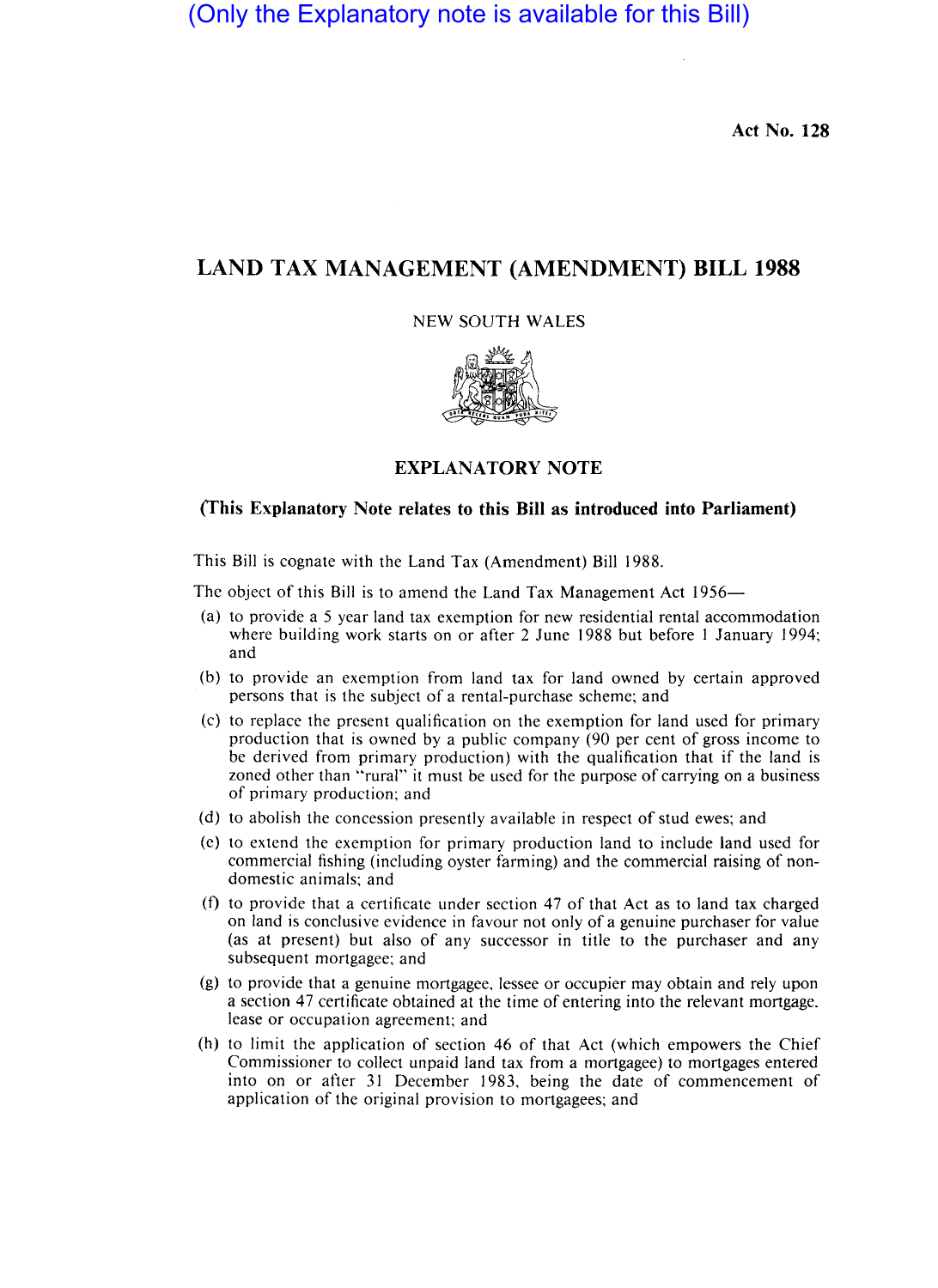# **Land Tax Management (Amendment) 1988**

- (i) to provide a means by which a mortgagee, lessee or occupier of land who is required to pay land tax on behalf of a defaulting taxpayer can be released from liability on payment of an amount calculated as the land tax referable to the land concerned; and '
- (j) to extend liability for tax to hon-exempt lessees of land owned by public authorities, county councils and Ibcal councils, with effect from the 1991 tax year; and
- $(k)$  to amend the exemption provisions applying to certain bodies which are not carried on for pecuniary profit to ensure that the exemption is available only if their constitutions prevent the members from obtaining a financial benefit in the event of a winding up; and
- (I) to restore the exemption for all land owned by charitable and educational institutions and religious societies where the land is used by a non-exempt body for commercial purposes; and
- (m) to restore the exemption from stamp duty in respect of a family home held in the name of a family company on 31 December 1975, where the home is transferred to the principal shareholders; and
- (n) to empower the Chief Commissioner to amend an assessment at any time where the taxpayer has failed to disclose all relevant information; and
- (0) to require land tax returns to be lodged by 31 January in each land tax year; and
- (p) to modernise the objections and appeals provisions of that Act along the lines of those in the Stamp Duties Act 1920; and
- (q) to increase the amount of land tax which may be written off by the Chief Commissioner without reference to the Hardship Board from \$40 to \$1,000; and
- $(r)$  to combat a tax avoidance scheme by enabling the Chief Commissioner to appeal to a Strata Titles Board against unreasonable allocations of strata unit entitlements; and
- (s) to enact savings and transitional: provisions; and
- (1) to make various minor or consequential amendments.

Clause 1 specifies the short title of the proposed Act.

Clause 2 provides that the proposed Act is to commence on 31 December 1988.

Clause 3 is a formal provision that gives effect to the Schedule of amendments.

### SCHEDULE 1-AMENDMENTS

#### 5 year exemption for new residential rental accommodation

The Bill inserts provisions into the Principal Act that exempt from land tax new residential rental accommodation for a period of 5 years. The main features of the exemption are as follows:

it applies to new dwellings, or those created by conversion of an existing building, where building or construction work started on or after 2 June 1988 but before  $1$ January 1994;

• the dwelling must be used and occupied as a person's principal place of residence pursuant to a residential tenancy agreement and must not be used or occupied by the owner of the land;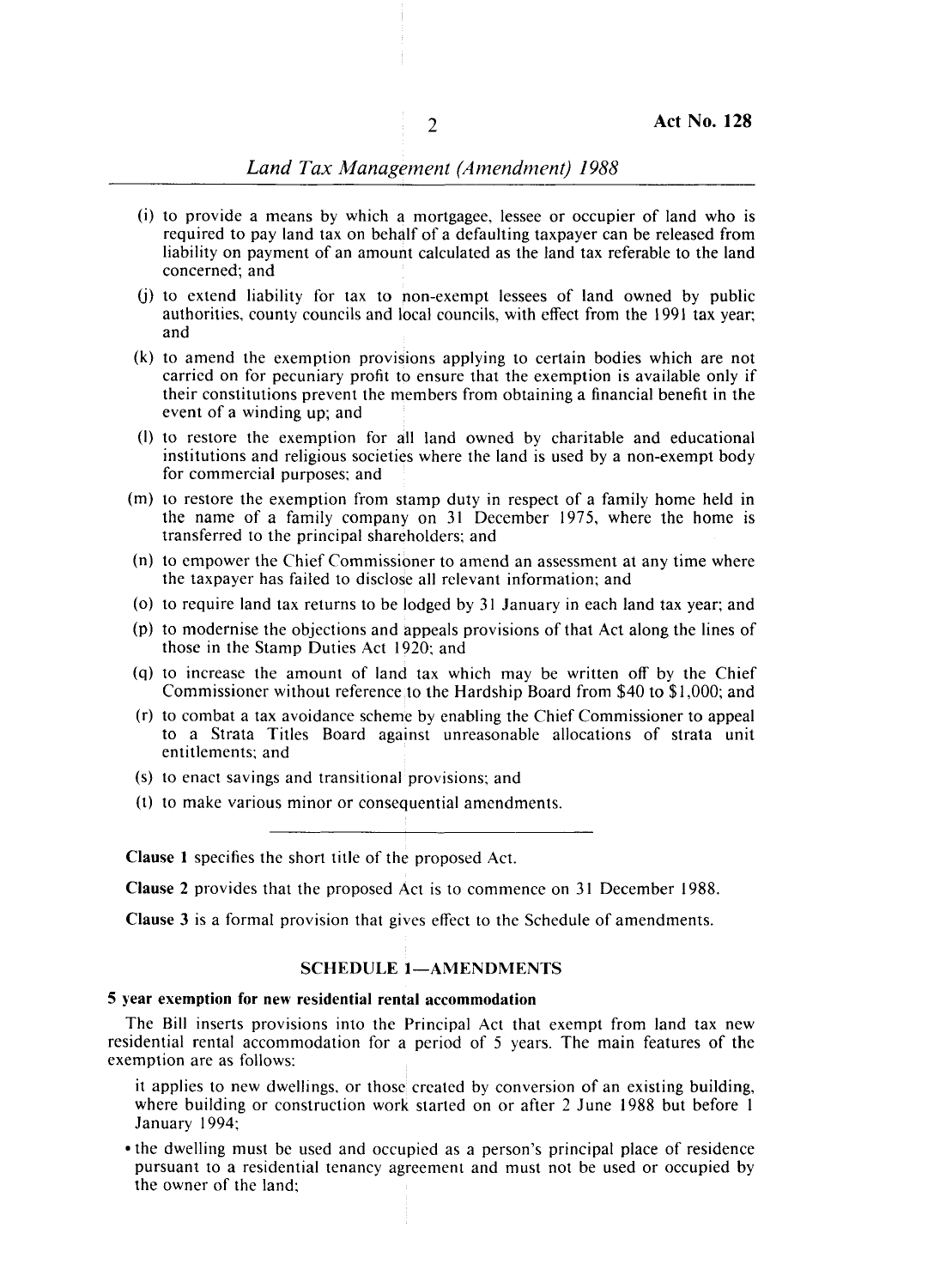- if land is used partly for new residential rental accommodation and partly for other purposes, a pro-rata reduction in the adjusted value of the land is allowed based on the proportion of floor space used for new residential rental accommodation;
- the exemption (or pro-rata reduction) applies only for the 5 tax years that follow the year in which the new accommodation becomes ready for occupation;
- to qualify, new accommodation must generally become ready for occupation before I January 1995 (in the case of a single dwelling) or I January 1996 in any other case;
- the concessions do not apply automatically but must be applied for and supporting evidence furnished.

(Schedule I (6)-proposed sections IOH-IOL).

# Exemption for rental purchase schemes

The Bill inserts provisions into the Principal Act that exempt from land tax land that is the subject of certain rental-purchase schemes. The main features of the exemption are as follows:

- a person may make application to the Chief Commissioner to be approved for the purposes of the exemption;
- the ownership of land by an approved person is to be ignored for land tax purposes if the land is the subject of a "rental-purchase scheme" or is available to become subject to such a scheme;
- to be regarded as subject to a rental-purchase scheme, land must be occupied or offered for occupation pursuant to an agreement approved by the Chief Commissioner under which the occupier has an option to purchase the land;
- the land must be occupied as the occupier's principal place of residence;
- the land must become subject to the rental-purchase scheme within 12 months after being acquired by the approved person;
- if it does not, or is sold otherwise than pursuant to the exercise of the option, the exemption is to be regarded as never having applied to the land concerned;
- the Chief Commissioner then re-assesses the approved person to recover the land tax previously exempted.

(Schedule 1 (6)—proposed sections  $10M-10O$ ).

#### Exemption for primary production land—public companies

The Bill amends the provision of the Principal Act dealing with the exemption from land tax of land owned by a public company that is used for primary production. Currently, the exemption applies only if the company (and any public company with which it is jointly assessed) is declared by the Governor to be subject to the exemption. Such a declaration cannot be made unless the Chief Commissioner is satisfied that 90 per cent of the gross income of the company comes from primary production. As amended, the exemption will apply automatically if the land is used for primary production with the additional requirement that, if the land is not zoned rural or nonurban (unless the Chief Commissioner is satisfied it is rural land), the land must be used for the purpose of carrying on a business of primary production. (Schedule I (4) (e) and  $(g)$ ).

## Other amendments concerning primary production

The Bill abolishes the concession presently available in respect of stud ewes. The concession operates to reduce the adjusted value of a parcel of land by \$18 for each stud ewe owned by the owner of the land. (Schedule 1 (3)).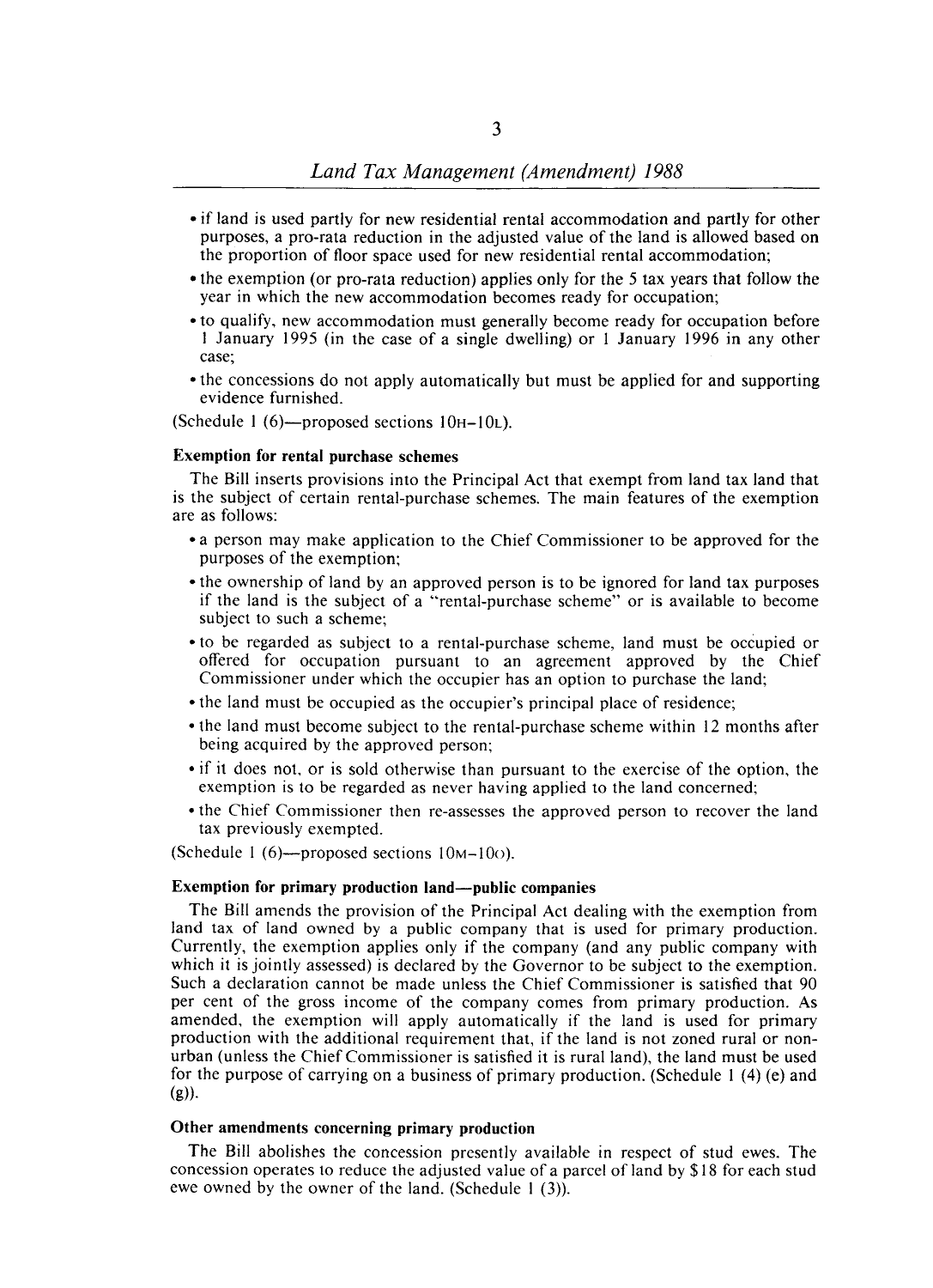The Bill also amends the definition of "land used for primary production" to make it clear that the commercial raising of animals applies to wild as well as domesticated animals and to extend that definition to encompass commercial fishing and fish farming. (Schedule  $1(2)(a)$ ).

### Certificates as to land tax charged on land

The Bill amends section 47 of the Principal Act. That section currently provides that land tax is a charge on the land that runs with the land. The Chief Commissioner can issue a certificate on the application of the vendor or purchaser of land as to the amount of land tax charged on the land and such a certificate may be relied on by a genuine purchaser for value. As amended, the section will also allow a mortgagee, lessee or occupier of the land to apply for and rely on such a certificate. If the certificate is issued to a genuine purchaser who had no notice of an outstanding liability, it may be relied on by the purchaser and by any succeeding purchaser or mortgagee except a person who had notice of a liability when the certificate was issued. (Schedule  $1$  (11)).

### Liability of mortgagees, lessees and occupiers

The Bill amends section 46 of the Principal Act which provides that where a person defaults in paying land tax, a mortgagee, lessee or occupier of the land shall be responsible for payment of the land tax. As amended; the section will permit the Chief Commissioner to release the mortgagee, lessee or occupier from liability on payment of an amount estimated to be the proportion of the land tax owing that is attributable to the land concerned. (Schedule 1 (10)).

The Bill also inserts a provision into the Principal Act that provides that section 46 of that Act does not operate to impose a liability on a mortgagee if the mortgage was entered into before 31 December 1983 (being the date that section 46 was initially extended to impose a liability on mortgagees). (Schedule  $1 (17)$ -clause 1 of proposed Schedule 2 to the Principal Act).

#### Lessees of land owned by public authorities, councils, county councils

The Bill amends the Principal Act so as to extend liability for land tax to lessees of land owned by a local council, county council or public authority. Currently that land is exempt from land tax. The amendment does not operate until the 1991 tax year. For the purposes of land tax the lessee is regarded as the owner. (Schedule 1  $(2)$  (b) and  $(4)$  $(b)$ ).

#### Bodies not carried on for pecuniary profit

The Bill inserts a provision into the Principal Act dealing with the exemption for certain charitable, religious and educational bodies that are not carried on for pecuniary profit. The amendment denies the exemption to such a body if its constitution provides directly or indirectly for the members or former members of the body to share in the property of the body when it is dissolved or subsequently. The Chief Commissioner can exempt a body from the new provision if satisfied that a tax evasion scheme is not involved and that the body will alter its constitution appropriately within 6 months. The Chief Commissioner's exemption is revoked if the body's constitution is not altered within 6 months. (Schedule 1  $(6)$ —proposed section 10P).

The Bill also removes a qualification on the exemption granted in respect of land owned by or in trust for charitable, educational or religious bodies under section 10 (I) (d) or (e) of the Principal Act. Currently. because of that qualification, the exemption does not apply if the land or part of it is solely or principally used by a person other than the body claiming exemption and would not be exempt if that person owned it. (Schedule  $1(4)(c)$  and  $(d)$ ).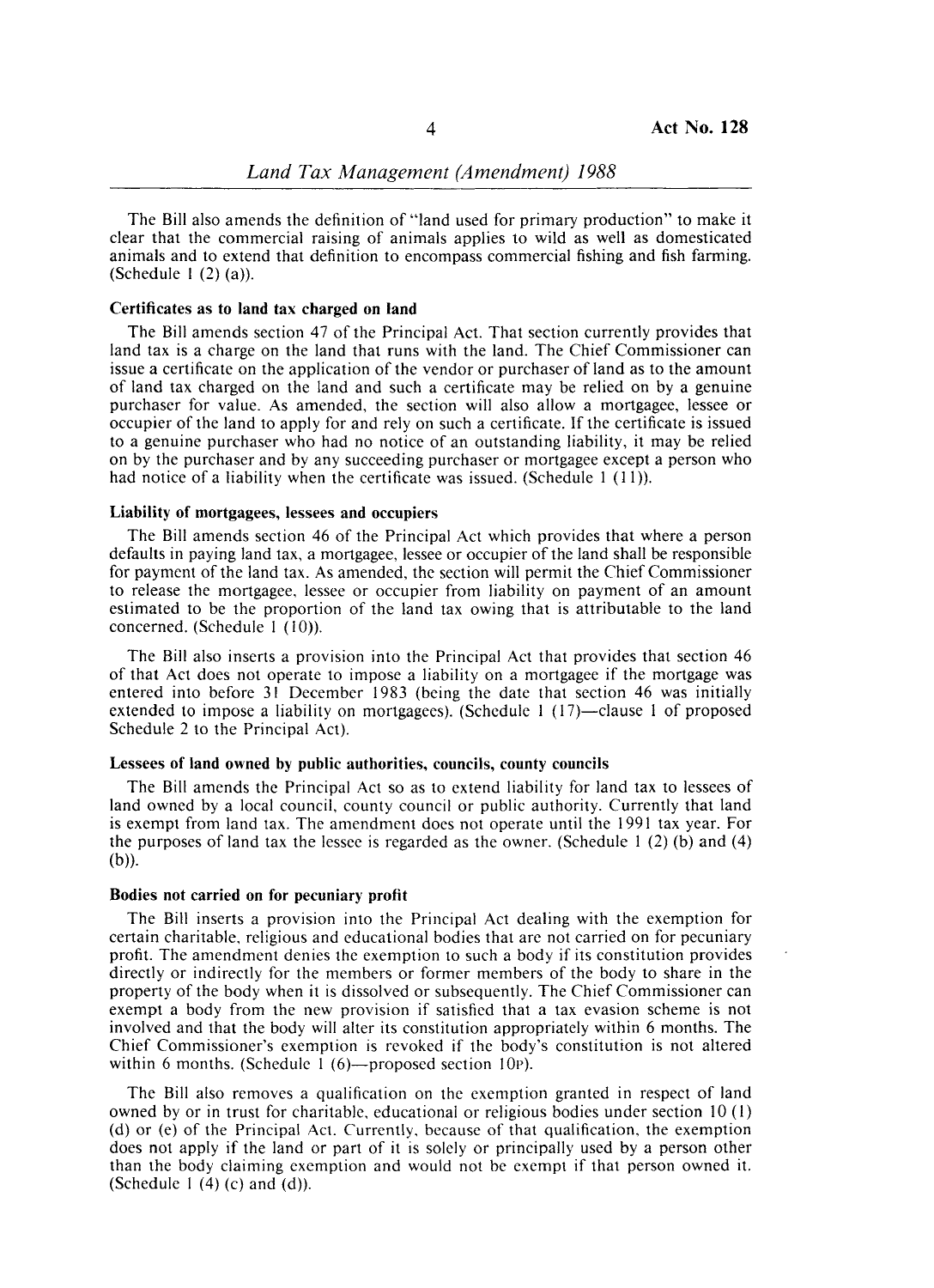### Stamp duty exemption restored

The Bill inserts a provision into the Principal Act that was repealed in 1986. The provision operates to refund the stamp duty that would otherwise be payable where land that is owned by a company and used as the principal place of residence of a principal shareholder or principal shareholders in the company is conveyed to the shareholder or shareholders. The provision operates retrospectively so that persons who have paid stamp duty in respect of a conveyance that took effect after the provision was repealed but before it is re-enacted will be able to claim a refund of the duty. (Schedule  $1(5)$  proposed section lOA).

#### Amendment of assessments

The Bill amends the Principal Act to permit the Chief Commissioner to amend a land tax assessment at any time if the taxpayer has failed to disclose all relevant information. Currently. such an amendment can only be made within 3 years after assessment (unless the taxpayer has attempted to evade payment of land tax). (Schedule  $1(8)$ ).

### Filing of returns

The Bill amends provisions in the Principal Act dealing with the persons who are required to furnish land tax returns. the time within which returns must be furnished and the information to be provided in returns. Currently. those matters are the subject of regulations and an order by the Chief Commissioner published in the Gazette. As amended. the provision will enable the classes of persons who are required to furnish a return to be fixed by order published in the Gazette. Persons required to furnish returns will be required to do so by 31 January in each year. The return must be in a form approved by the Chief Commissioner setting out the information required by the form. (Schedule I (7».

### Objections and appeals

The Bill substitutes the provisions of the Principal Act that deal with objections and appeals against land tax assessments. The substituted provisions do not change the rights of objectors (except by extending the period within which objections must be lodged) but merely re-express those provisions to bring them into line with the equivalent provisions of the Stamp Duties Act 1920. The right of a dissatisfied objector to appeal to the Supreme Court is replaced with a right to require the Chief Commissioner to state a case for decision by the Supreme Court. The objector can dispute any fact or document stated in the case. The Supreme Court can determine the amount of land tax payable as a result of its decision. If the decision requires the Chief Commissioner to refund excess land tax. the objector is also entitled to be paid interest at the prescribed rate on the excess. (Schedule 1 $(9)$ —proposed sections 35–38D).

#### Unreasonable strata unit allocations

The Bill inserts a provision into the Principal Act that will allow the Chief Commissioner to seek an order under the Strata Titles Act 1973 or the Strata Titles (Leasehold) Act 1986 against an unreasonable allocation of unit entitlements. If an order is made changing unit entitlements. the Chief Commissioner can re-assess land tax on the basis of the changed unit entitlements but not before the 1989 tax year. (Schedule I  $(13)$ —proposed section 65A).

### Amount of land tax that can be written off

The Bill changes from \$40 to \$1.000 the amount of land tax that can be written off by the Chief Commissioner without recourse to the Board constituted by the Principal Act to review land tax liability in cases of hardship. (Schedule 1 (12)).